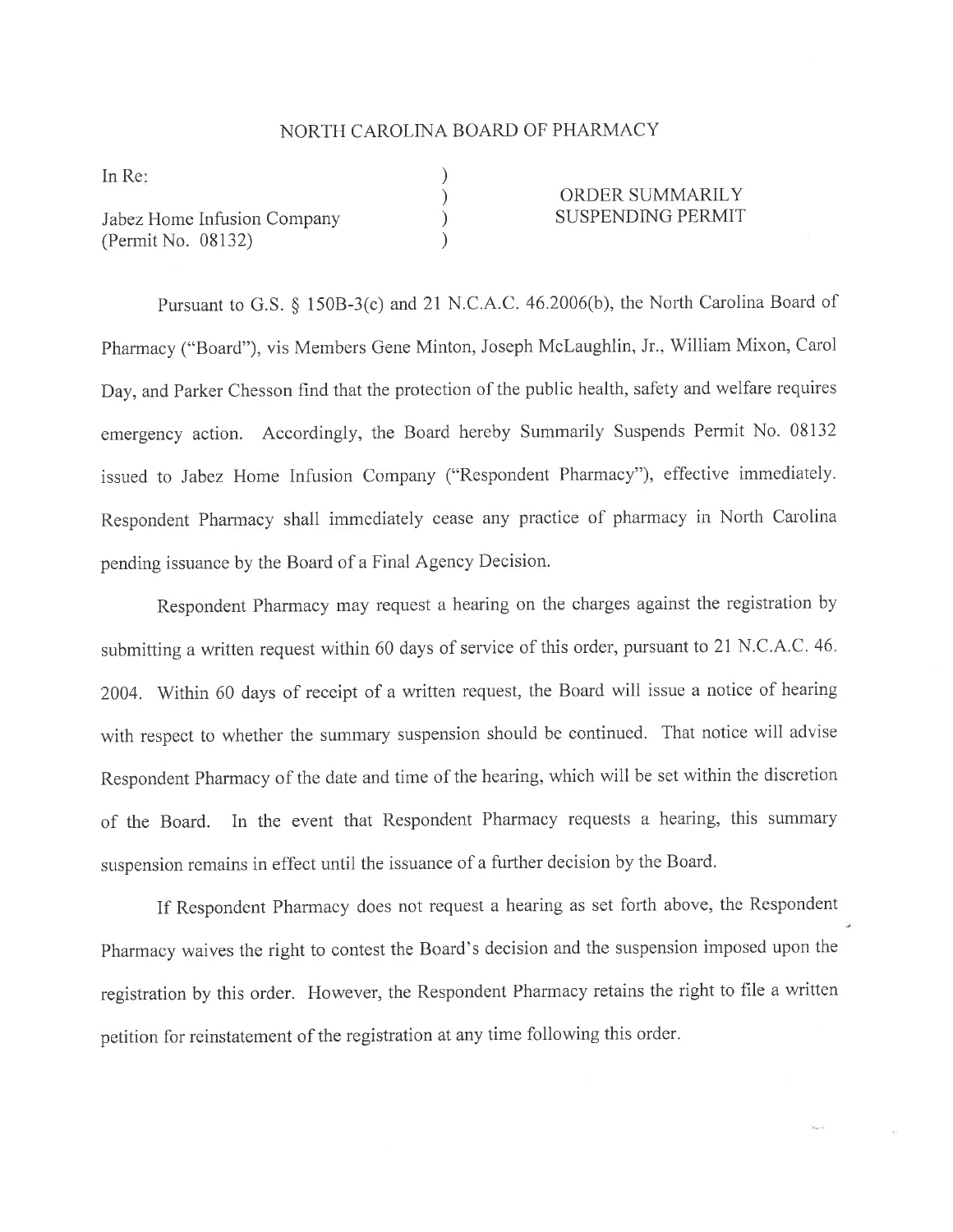The Board will set a hearing at a time and place within its discretion and will rule on the petition for reinstatement in its discretion under its duty to consider the public health, safety and welfare.

By Order of the Board, this 7th day of March, 2014.

 $\mathcal{U}^{\mathcal{U}}$ Jack W. Campbell, IV Executive Director